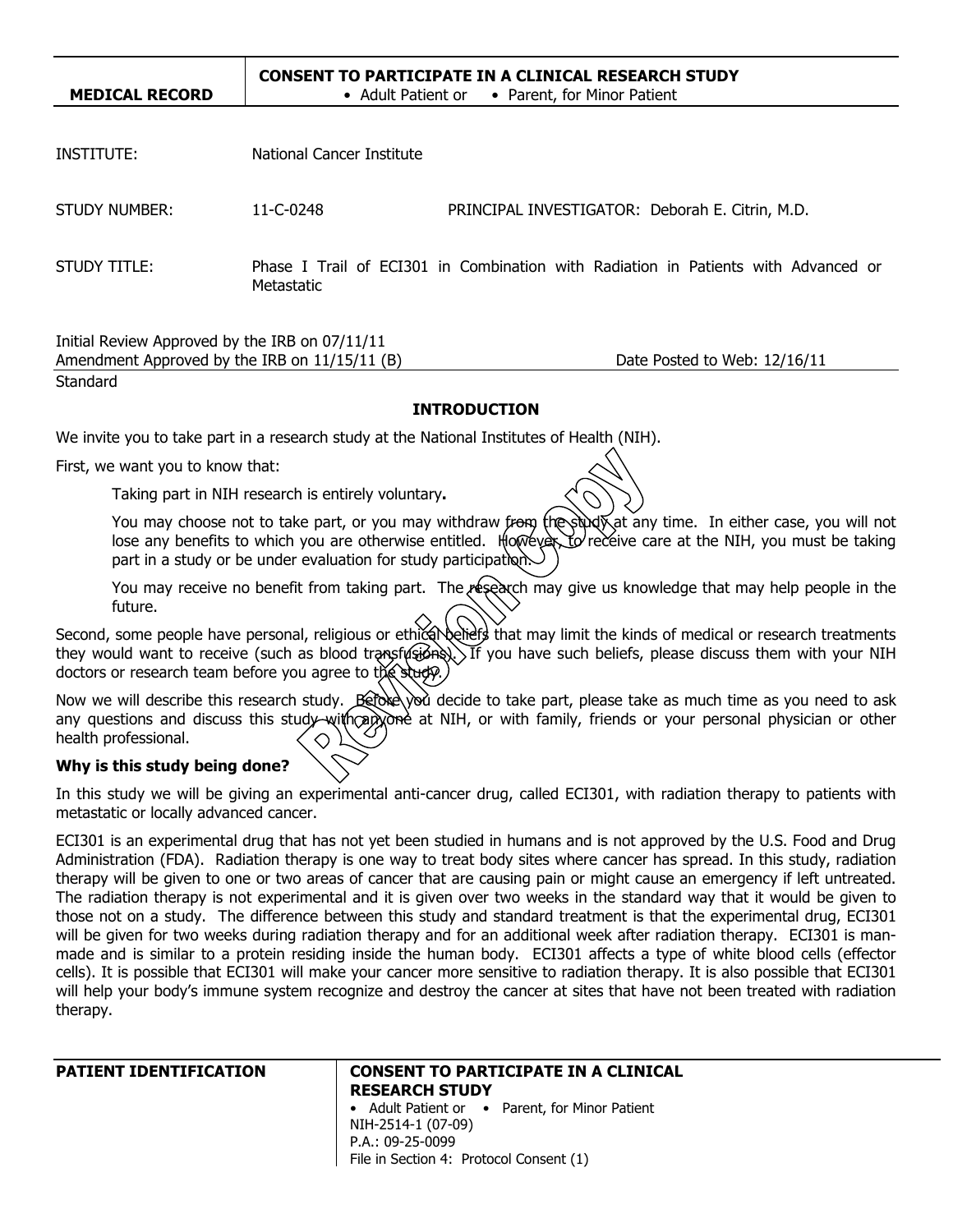|                       | <b>CONTINUATION SHEET for either:</b>                                          |
|-----------------------|--------------------------------------------------------------------------------|
| <b>MEDICAL RECORD</b> | NIH 2514-1, Consent to Participate in A Clinical Research Study                |
|                       | NIH 2514-2, Minor Patient's Assent to Participate In A Clinical Research Study |

STUDY NUMBER: 11-C-0248 CONTINUATION: page 2 of 10 pages

The purpose of this study is to evaluate the potential benefits and side effects of ECI301 when given with radiation therapy. This will help us learn the best dose of ECI301 to give with radiation therapy. In addition, this study will also help us learn how long ECI301 remains in the human body and if ECI301 can change cancers outside of the area treated with radiation therapy.

## **Why are you being asked to take part in this study?**

You are being asked to participate because you have either metastatic or locally advanced cancer, and your doctor has determined that you would benefit from radiation therapy.

### **How many people will take part in this study?**

A total of up to 30 people will take part in this study.

### **Description of Research Study**

## **What will happen if you take part in this research study?**

### Before you begin the study

All research studies have specific criteria for entry to allow for valid interpretation of the study results and safety of participants, known as eligibility criteria. Before you begin this study you will need to have the following exams and tests to make sure you are eligible for this study. The exams and tests are part of regular cancer care and may be done even if you do not join the study. It is possible that if you recently had some of these tests, they may not need to be repeated.

- History and physical examination, including vital signs (height, weight, blood pressure, heart rate, temperature, breathing rate).
- Standard blood tests to measure: your liver and kidney function, white blood cells, red blood cells and platelets, your blood's ability to clot, your blood sugar and blood electrolytes. If you are a woman who is able to get pregnant, you will also be tested for pregnancy.
- Detailed measurement of your kidney function. This will require you to collect your urine for 24 hours.
- Scans, CT scan, ultrasound, MRI and X-rays of your tumors to measure your disease within 3 weeks of your first dose of ECI301.
- HIV Testing: As part of this study, we will test you for infection with the human immunodeficiency virus (HIV), the virus that causes AIDS. If you are infected with HIV you will not be able to participate in this study. We will tell you what the results mean, how to find care, how to avoid infecting others, how we report newly diagnosed HIV infection, and the importance of informing your partners at possible risk because of your HIV infection.
- Hepatitis B and C screening.
- Electrocardiogram to measure your heart function
- Confirmation of diagnosis and stage of disease.

If you meet the eligibility criteria for this study you will be offered the option to participate.

**CONTINUATION SHEET for either:** NIH-2514-1 (10-84) NIH-2514-2 (10-84) P.A.: 09-25-0099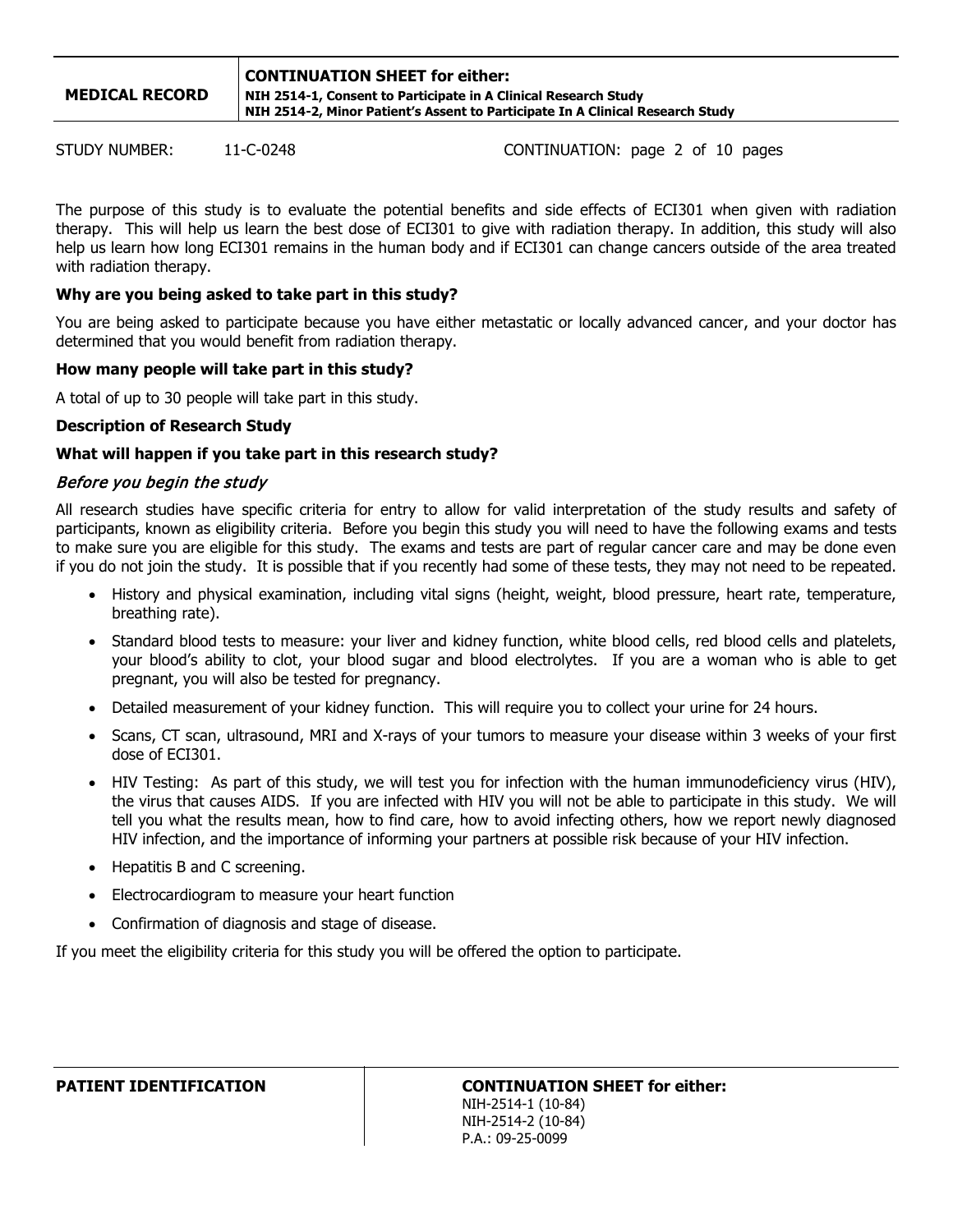| <b>CONTINUATION SHEET for either:</b><br>NIH 2514-1, Consent to Participate in A Clinical Research Study<br>NIH 2514-2, Minor Patient's Assent to Participate In A Clinical Research Study |
|--------------------------------------------------------------------------------------------------------------------------------------------------------------------------------------------|
|                                                                                                                                                                                            |
|                                                                                                                                                                                            |

STUDY NUMBER: 11-C-0248 CONTINUATION: page 3 of 10 pages

## During the study

Everyone enrolled in the study will receive the same dose of radiation therapy (3 Gy per daily fraction) Monday through Friday, to a total dose of 30 Gy delivered over two weeks. On this study, one or two sites may be treated. In addition to the radiation therapy, a total of 5 groups of 3-6 patients each will receive increasing doses of ECI301, until we find the highest dose that can be given safely. This is called "dose escalation". Ask your doctor what dose of ECI301 you will be receiving.

Before starting treatment, you will have the option of consenting to a biopsy of the site with that will receive radiation.

During 2, the ECI301 infusion will be given to you in the outpatient clinic or the inpatient unit about one to two hours after your radiation treatment Monday through Friday. Your radiation treatment will be completed at the end of week 2.

At week 3, you will have the option of consenting to a second biopsy of the site that received radiation and a biopsy of another site of cancer that did not receive radiation.

Study Chart

| Day                           | What to do and what will happen to you                                                                                                                    |
|-------------------------------|-----------------------------------------------------------------------------------------------------------------------------------------------------------|
| Screening/<br><b>Baseline</b> | Get routine blood tests; urine tests will be done, including the collection of urine for 24 hours. If you<br>are female you will be tested for pregnancy. |
|                               | Provide a history of how you feel and undergo a physical examination by the research team's Health<br>Care Provider.                                      |
|                               | Research blood and a tumor biopsy (optional).                                                                                                             |
|                               | EKG, CT Scan, MRI, x-rays and ultrasound may be done.                                                                                                     |
| Week 1<br>(Monday-Friday)     | Provide a history of how you feel and undergo a physical examination by the research team's Health<br>Care Provider.                                      |
|                               | Research blood samples will be taken (Monday).                                                                                                            |
|                               | Receive radiation to the sites that your doctor has chosen (Monday-Friday).                                                                               |
|                               | Report any side effects to the research team.                                                                                                             |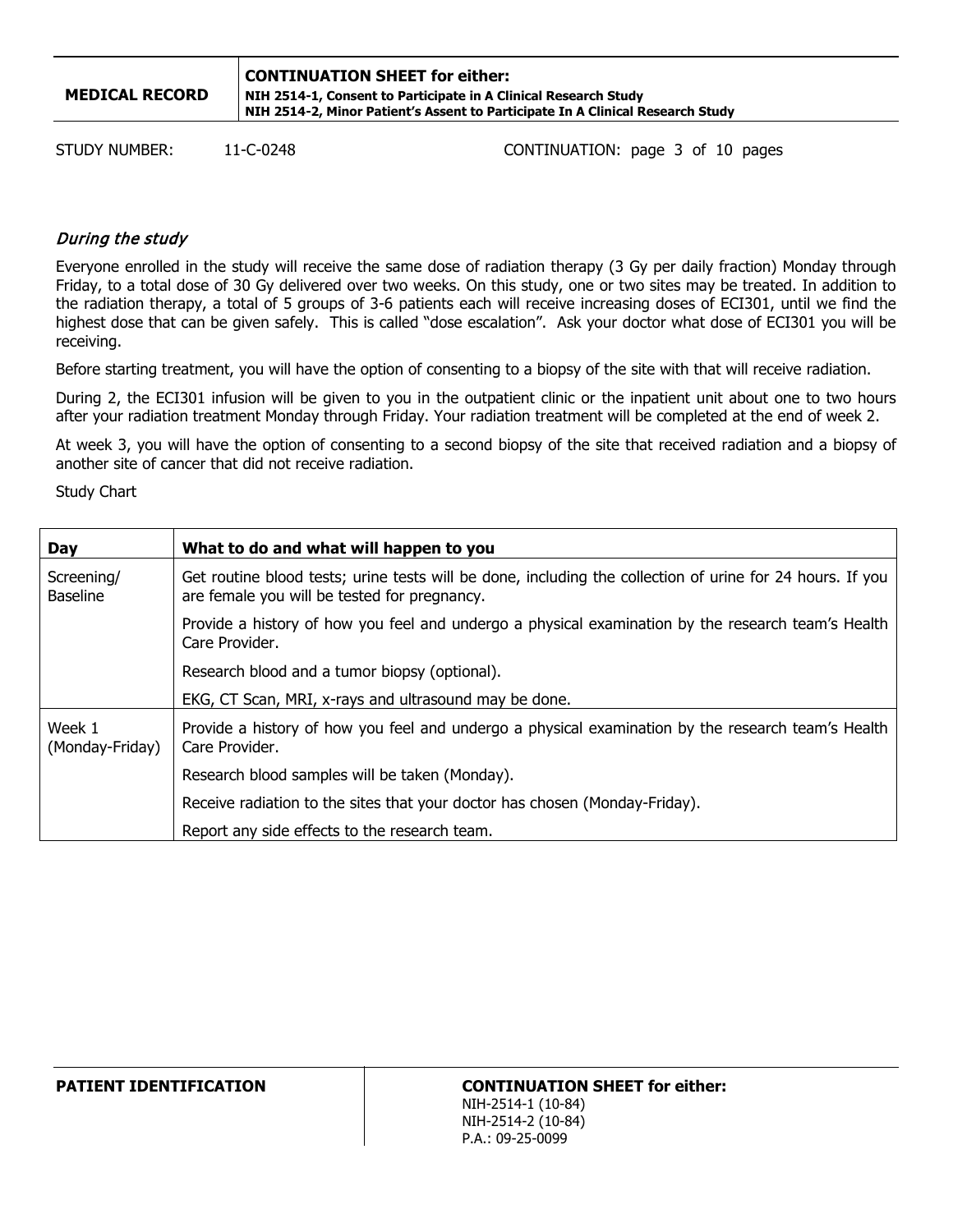| <b>MEDICAL RECORD</b>     |                                                                                                                      | <b>CONTINUATION SHEET for either:</b><br>NIH 2514-1, Consent to Participate in A Clinical Research Study<br>NIH 2514-2, Minor Patient's Assent to Participate In A Clinical Research Study |  |                                                                                                                                                                                                                                                                                                      |  |
|---------------------------|----------------------------------------------------------------------------------------------------------------------|--------------------------------------------------------------------------------------------------------------------------------------------------------------------------------------------|--|------------------------------------------------------------------------------------------------------------------------------------------------------------------------------------------------------------------------------------------------------------------------------------------------------|--|
| <b>STUDY NUMBER:</b>      |                                                                                                                      | 11-C-0248                                                                                                                                                                                  |  | CONTINUATION: page 4 of 10 pages                                                                                                                                                                                                                                                                     |  |
| Week 2<br>(Monday-Friday) | Provide a history of how you feel and undergo a physical examination by the research team's Health<br>Care Provider. |                                                                                                                                                                                            |  |                                                                                                                                                                                                                                                                                                      |  |
|                           |                                                                                                                      | Get routine blood tests; urine test will be done (Monday and Friday).                                                                                                                      |  |                                                                                                                                                                                                                                                                                                      |  |
|                           |                                                                                                                      | Research blood samples will be taken (Monday and Friday).                                                                                                                                  |  |                                                                                                                                                                                                                                                                                                      |  |
|                           |                                                                                                                      |                                                                                                                                                                                            |  | A blood sample will be taken to test the amount of ECI301 in your blood (Monday, Tuesday, Thursday<br>and Friday). On the Monday and Thursday, blood samples will be drawn at 0, 15 and 30 minutes,<br>and 1, 2, 4, 6, 8, and 24 hours after ECI 301 is givenand just before the final dose is given |  |
|                           |                                                                                                                      | EKG (Monday and Friday)                                                                                                                                                                    |  |                                                                                                                                                                                                                                                                                                      |  |
|                           |                                                                                                                      | Receive radiation to the sites that your doctor has chosen (Monday-Friday).                                                                                                                |  |                                                                                                                                                                                                                                                                                                      |  |
|                           |                                                                                                                      | radiation (Monday-Friday).                                                                                                                                                                 |  | Receive ECI301 in the vein (IV) in the day hospital approximately 1 to 2 hours after completion of                                                                                                                                                                                                   |  |
|                           |                                                                                                                      | Report any side effects to the research team.                                                                                                                                              |  |                                                                                                                                                                                                                                                                                                      |  |
| Week 3<br>Follow-up       |                                                                                                                      | exam by your Health Care Provider.                                                                                                                                                         |  | Return to the NIH clinic to see your doctor. Provide a history of how you feel and have a physical                                                                                                                                                                                                   |  |
|                           |                                                                                                                      | Get routine blood tests; urine test will be done.                                                                                                                                          |  |                                                                                                                                                                                                                                                                                                      |  |
|                           |                                                                                                                      | Research blood and a tumor biopsy (optional).                                                                                                                                              |  |                                                                                                                                                                                                                                                                                                      |  |
| Week 4<br>Follow-up       |                                                                                                                      | exam by your Health Care Provider.                                                                                                                                                         |  | Return to the NIH clinic to see your doctor. Provide a history of how you feel and have a physical                                                                                                                                                                                                   |  |
|                           |                                                                                                                      | Get routine blood tests; urine test will be done.                                                                                                                                          |  |                                                                                                                                                                                                                                                                                                      |  |
|                           |                                                                                                                      | Research blood and a tumor biopsy (optional).                                                                                                                                              |  |                                                                                                                                                                                                                                                                                                      |  |
| Week 6<br>Follow-up       |                                                                                                                      | exam by your Health Care Provider.                                                                                                                                                         |  | Return to the NIH clinic to see your doctor. Provide a history of how you feel and have a physical                                                                                                                                                                                                   |  |
|                           |                                                                                                                      | Get routine blood tests.                                                                                                                                                                   |  |                                                                                                                                                                                                                                                                                                      |  |
|                           |                                                                                                                      | Collect urine for 24 hours.                                                                                                                                                                |  |                                                                                                                                                                                                                                                                                                      |  |
|                           |                                                                                                                      | CT Scan, MRI, x-rays and ultrasound may be done.                                                                                                                                           |  |                                                                                                                                                                                                                                                                                                      |  |
| Week 12<br>Follow-up      |                                                                                                                      | exam by your Health Care Provider.                                                                                                                                                         |  | Return to the NIH clinic to see your doctor. Provide a history of how you feel and have a physical                                                                                                                                                                                                   |  |
|                           |                                                                                                                      | Get routine blood tests.                                                                                                                                                                   |  |                                                                                                                                                                                                                                                                                                      |  |
|                           |                                                                                                                      | CT Scan, MRI, x-rays and ultrasound may be done.                                                                                                                                           |  |                                                                                                                                                                                                                                                                                                      |  |
| 6 months<br>Follow-up     |                                                                                                                      | exam by your Health Care Provider.                                                                                                                                                         |  | Return to the NIH clinic to see your doctor. Provide a history of how you feel and have a physical                                                                                                                                                                                                   |  |
|                           |                                                                                                                      | Get routine blood tests.                                                                                                                                                                   |  |                                                                                                                                                                                                                                                                                                      |  |

**PATIENT IDENTIFICATION CONTINUATION SHEET for either:** NIH-2514-1 (10-84) NIH-2514-2 (10-84)

P.A.: 09-25-0099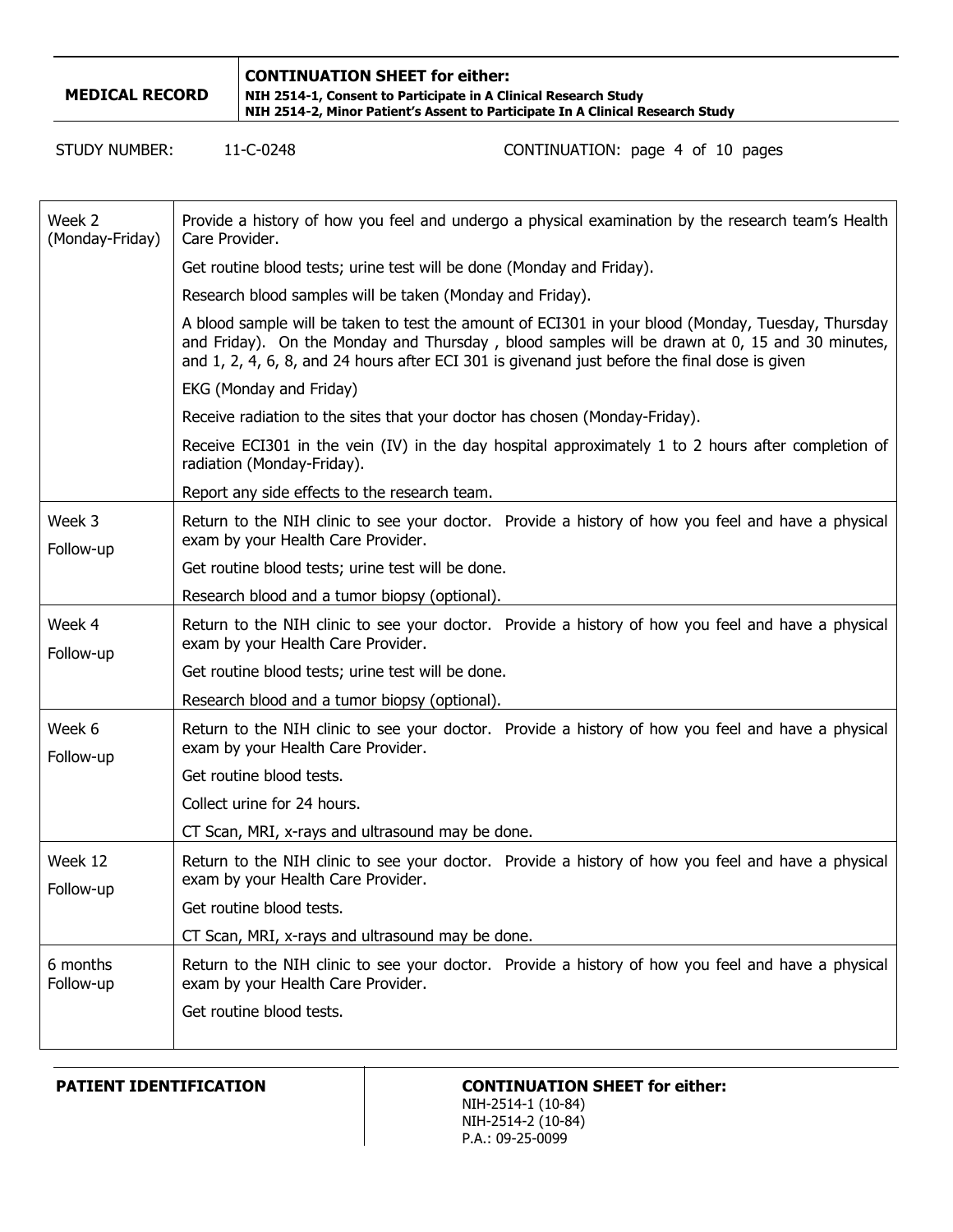|                       | <b>CONTINUATION SHEET for either:</b>                                          |
|-----------------------|--------------------------------------------------------------------------------|
| <b>MEDICAL RECORD</b> | NIH 2514-1, Consent to Participate in A Clinical Research Study                |
|                       | NIH 2514-2, Minor Patient's Assent to Participate In A Clinical Research Study |

STUDY NUMBER: 11-C-0248 CONTINUATION: page 5 of 10 pages

## **Birth Control**

If you are a woman who is breast feeding or pregnant, you may not take part in the study because we don't know how this medicine would affect your baby or your unborn child. If you are a woman who can become pregnant, or are the partner of a woman who can become pregnant, you will need to practice an effective form of birth control before starting study treatment, during study treatment, and for 6 months after you finish study treatment. If you think that you or your partner is pregnant, you should tell your study doctor or nurse at once.

Effective forms of birth control include:

- abstinence
- intrauterine device (IUD)
- hormonal [birth control pills, injections, or implants]
- tubal ligation
- vasectomy

## **Alternative Approaches or Treatments**

### **What other choices do I have if I do not take part in this study?**

Instead of being in this study, you have these options:

- Getting treatment or care for your cancer without being in a study;
- Taking part in another study;
- Getting comfort care, also called palliative care. This type of care helps reduce pain, tiredness, appetite problems and other problems caused by the cancer. It does not treat the cancer directly. Instead, it tries to improve how you feel. Comfort care tries to keep you as active and comfortable as possible.

Please talk to your doctor about these and other options.

## **Risks or Discomforts of Participation**

## **What side effects or risks can I expect from being in this study?**

## ECI301

You may have side effects while you are taking the study drugs. Everyone taking part in the study will be watched carefully for any side effects. However, doctors don't know all the side effects that may happen, so it is important to report any changes that you notice, even if your study team does not ask specifically about them. Side effects may be mild or severe. Your study team will give you medicines to help lessen side effects. Many side effects go away with those medicines and others may go away soon after you stop the study drugs. In some cases, side effects can be serious, long lasting, or may never go away. There are no known long-lasting side effects from ECI301. If new information about side effects becomes available, we will make you aware of this new information.

This is the first time that the drug ECI301 has been given to humans. This means that ECI301 has never been tested in humans before this study. The side effects of ECI301 infusions in man are unknown. Studies in animals suggest that ECI301 should be safe at the doses we will use in this protocol.

It is possible that ECI301 will make your cancer more sensitive to radiation therapy. It is also possible that ECI301 will help your body's immune system recognize and destroy the cancer at sites that have not been treated with radiation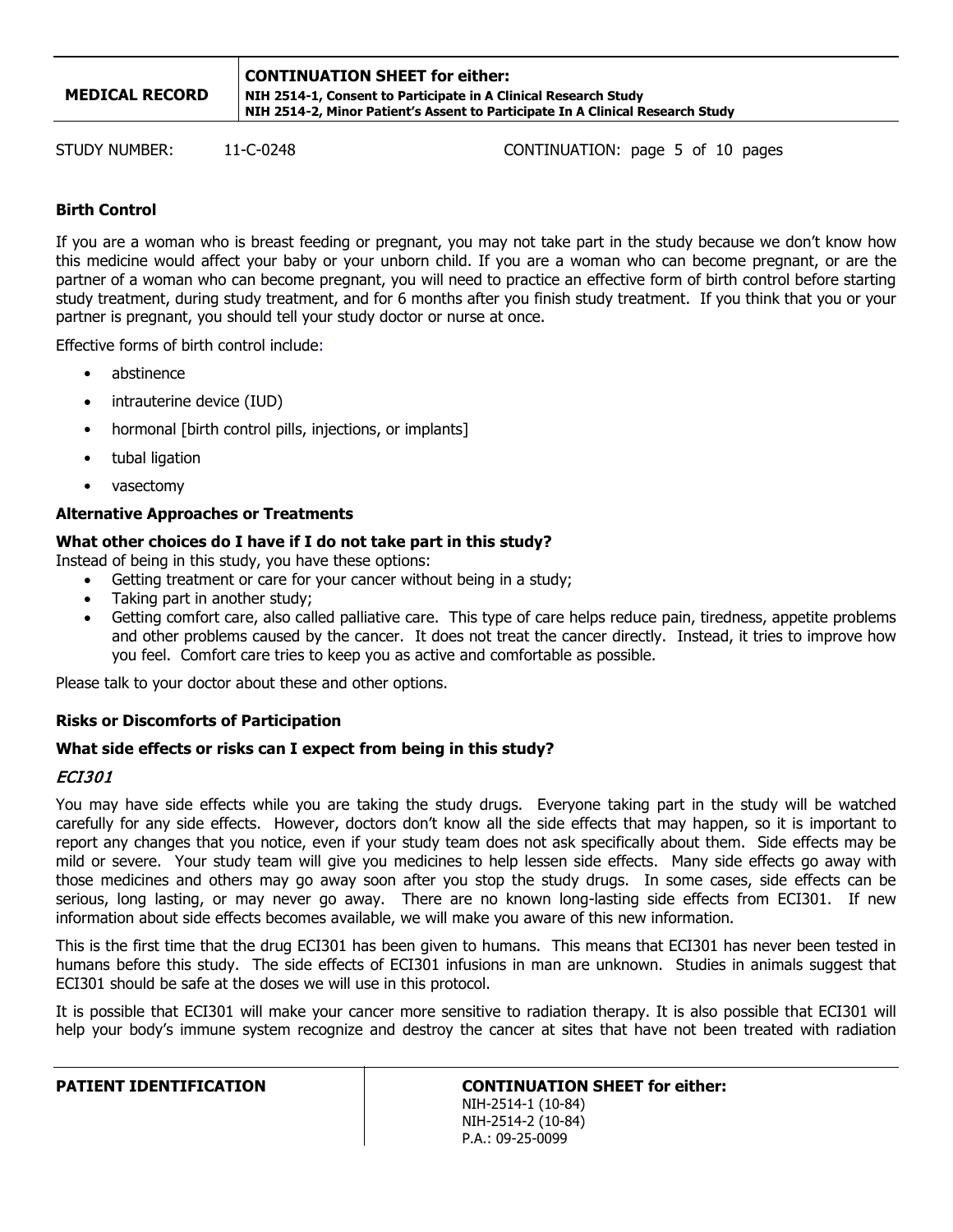|                       | <b>CONTINUATION SHEET for either:</b>                                          |
|-----------------------|--------------------------------------------------------------------------------|
| <b>MEDICAL RECORD</b> | NIH 2514-1, Consent to Participate in A Clinical Research Study                |
|                       | NIH 2514-2, Minor Patient's Assent to Participate In A Clinical Research Study |

STUDY NUMBER: 11-C-0248 CONTINUATION: page 6 of 10 pages

therapy. This could result in longer lasting relief of your symptoms or a decrease in the size of your tumor. It is also possible that ECI301 could increase the effects of radiation therapy on normal tissues that are in the treatment area which could result in inflammation (redness or swelling).

The expected discomforts of infusions of ECI301 are the same as those to be expected from other infusions. These include pain and discomfort from a vein being punctured.

# Radiation Therapy

Some additional side effects may occur with radiation therapy. These side effects are listed below. There may be additional side effects that depend on which parts of your body are being treated. Your doctor will discuss these with you. It is important to let your doctor know if you develop these side effects because changes may need to be made to your treatment. The short-term side effects of radiation tend to go away a few weeks after treatment is completed.

| Skin irritation in the area radiated<br>Decrease in blood counts<br>Pain in the irradiated area<br>Fatigue | Likely |                                              | <b>Less Likely</b> |
|------------------------------------------------------------------------------------------------------------|--------|----------------------------------------------|--------------------|
|                                                                                                            |        |                                              |                    |
|                                                                                                            |        |                                              |                    |
|                                                                                                            |        | Hair loss in the area treated with radiation |                    |

## Late Side Effects of Radiation

Some side effects of radiation can happen many months or years after treatment. It is impossible to predict who will develop long-term side effects. Your doctor will discuss these risks with you.

## **Potential Benefits of Participation**

## **Are there benefits to taking part in this study?**

The aim of this study is to see if this experimental treatment will cause your cancer to shrink. We hope that you will get personal medical benefit from taking part in this study, but we cannot be certain. These potential benefits could include shrinking your cancer or decreasing your symptoms, such as pain, that are caused by the cancer. Because there is not much information about ECI301's effect on your cancer, we do not know if you will benefit from taking part in this study, although the knowledge gained from this study may help others in the future who have cancer.

## **Research Subject's Rights**

## **What are the costs of taking part in this study?**

If you choose to take part in the study, the following will apply, in keeping with the NIH policy:

- You will receive study treatment at no charge to you. This may include surgery, medicines, laboratory testing, x-rays or scans done at the Clinical Center, National Institutes of Health (NIH), or arranged for you by the research team to be done outside the Clinical Center, NIH if the study related treatment is not available at the NIH.
- There are limited funds available to cover the cost of some tests and procedures performed outside the Clinical Center, NIH. You may have to pay for these costs even if they are not covered by your insurance company.
- Medicines that are not part of the study treatment will not be provided or paid for by the Clinical Center, NIH.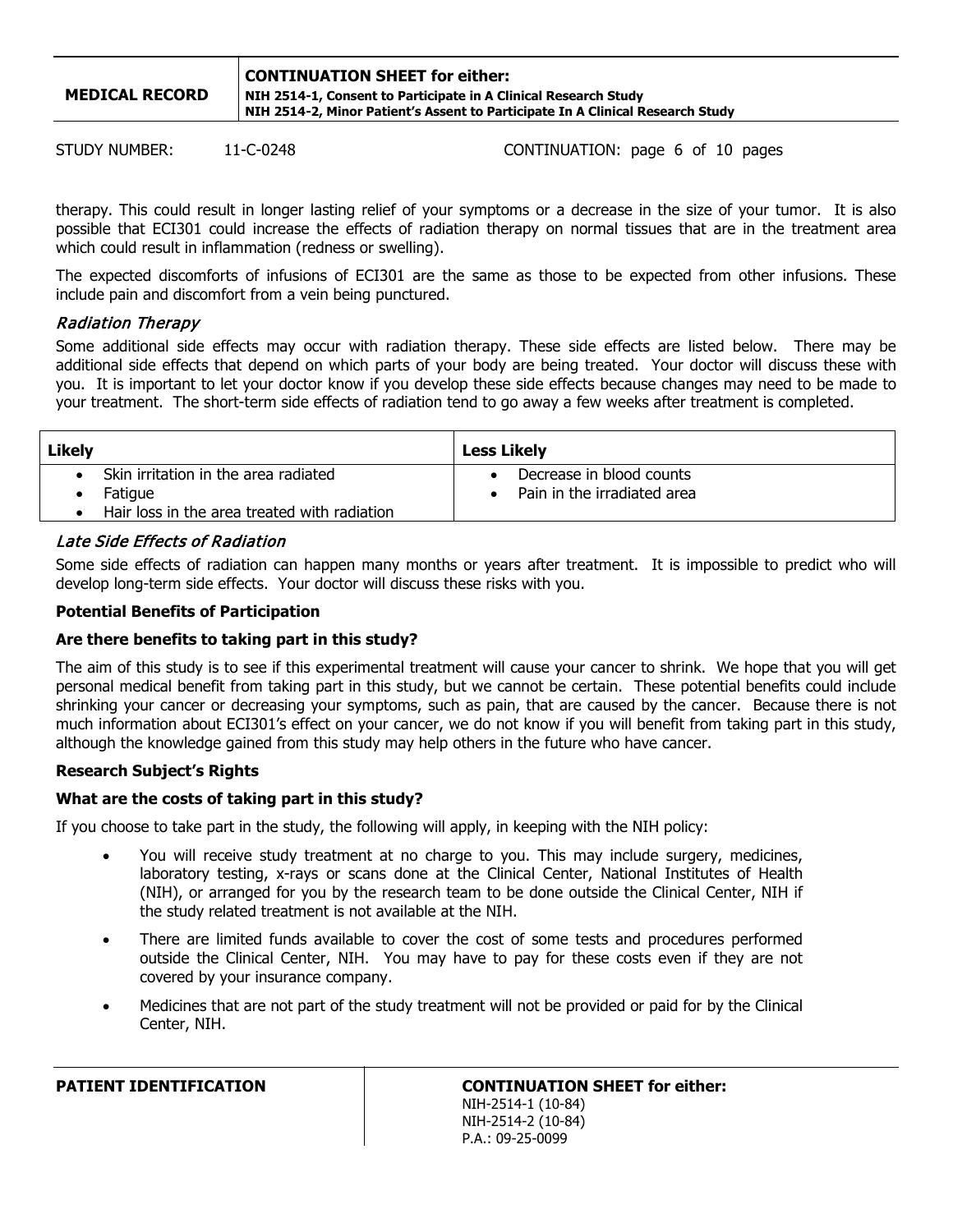|                       | <b>CONTINUATION SHEET for either:</b>                                          |
|-----------------------|--------------------------------------------------------------------------------|
| <b>MEDICAL RECORD</b> | NIH 2514-1, Consent to Participate in A Clinical Research Study                |
|                       | NIH 2514-2, Minor Patient's Assent to Participate In A Clinical Research Study |

STUDY NUMBER: 11-C-0248 CONTINUATION: page 7 of 10 pages

• Once you have completed taking part in the study, medical care will no longer be provided by the Clinical Center, NIH.

## **Stopping Therapy**

Your doctor may decide to stop your therapy for the following reasons:

- if he/she believes that it is in your best interest
- if your disease gets worse during treatment
- if you have side effects from the treatment that your doctor thinks are too severe
- if new information shows that another treatment would be better for you

If this happens, you will be informed of the reason therapy is being stopped.

You can choose to stop taking part in the study at any time. However, if you decide to stop taking part in the study, we would like you to talk to both the study doctor and your regular doctor first.

## **Conflict of Interest**

The National Institutes of Health (NIH) reviews NIH staff researchers at least yearly for conflicts of interest. The following link contains details on this process *<http://ethics.od.nih.gov/procedures/COI-Protocol-Review-Guide.pdf>*. You may ask your research team for a copy of the Protocol Review Guide or for more information. Members of the research team who do not work for NIH are expected to follow these guidelines but they do not need to report their personal finances to the NIH.

Members of the research team working on this study may have up to \$15,000 of stock in the companies that make products used in this study. This is allowed under federal rules and is not a conflict of interest.

#### **Optional Biopsies**

A core tumor biopsy uses a hollow needle to extract tissue from the tumor. The most common side effect of a core tumor biopsy is pain. Other rare complications include: bleeding, which in rare cases may be severe enough to require a transfusion; puncturing a nearby organ; or very rarely (less than 1%) death.

Optional core tumor biopsies will be taken before treatment and again one week after finishing radiation. These biopsies will be taken from the target lesion (the site that is being radiated) before treatment and from both the target lesion and a separate un-irradiated lesion (a site that was not irradiated) at the one week follow up time point. Biopsies will be performed in collaboration with interventional radiology. Standard techniques will be used for needle biopsies which may include CT and/or ultrasound-guided biopsy. In some cases, such biopsies may be done quickly and helped by the use of navigation tools, such as a laser guide or GPS-electromagnetic tracking of the needle or ultrasound, to determine which exact angle the biopsy needle will be inserted.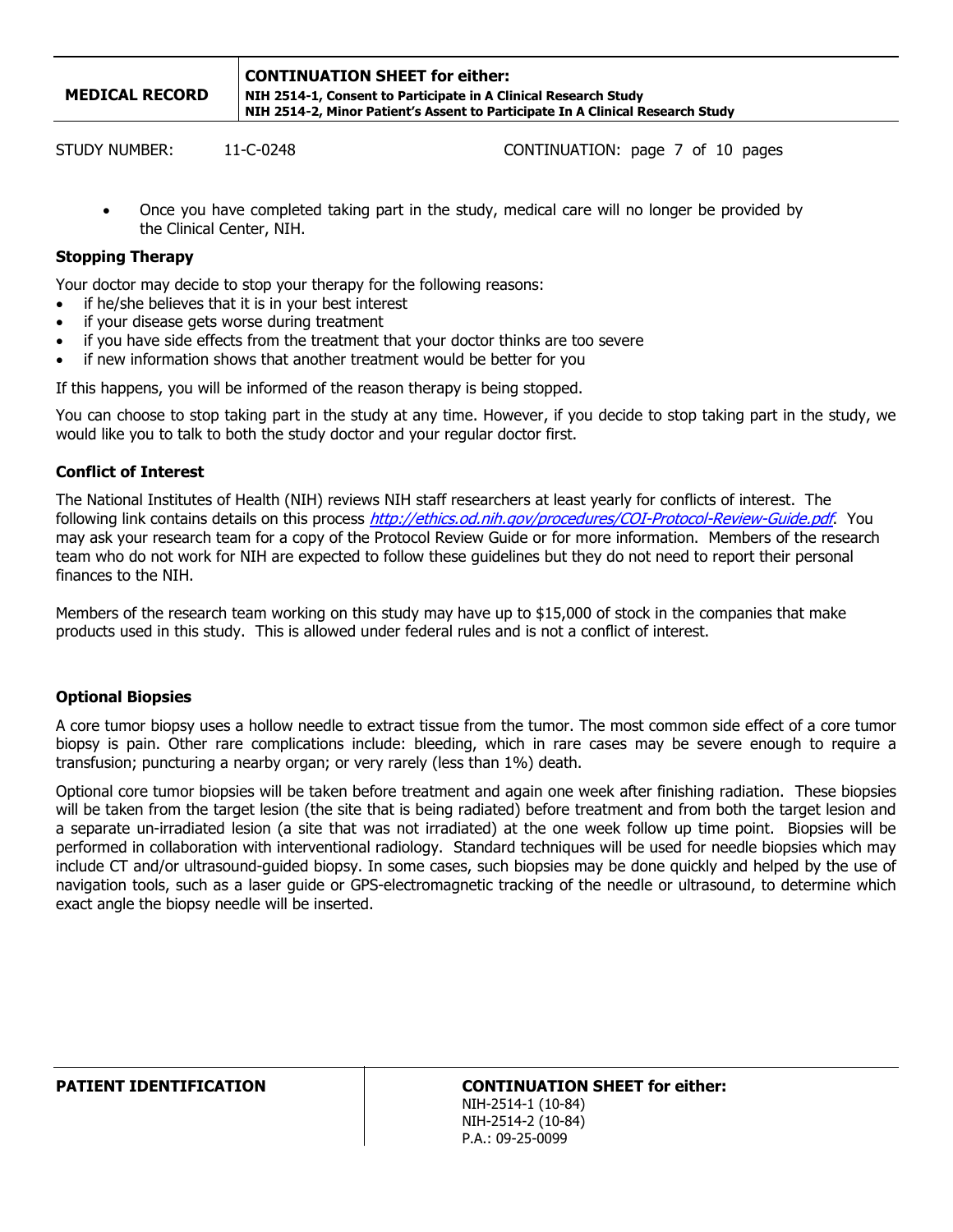| <b>CONTINUATION SHEET for either:</b>                                                                                                                                      |  |
|----------------------------------------------------------------------------------------------------------------------------------------------------------------------------|--|
| <b>MEDICAL RECORD</b><br>NIH 2514-1, Consent to Participate in A Clinical Research Study<br>NIH 2514-2, Minor Patient's Assent to Participate In A Clinical Research Study |  |

STUDY NUMBER: 11-C-0248 CONTINUATION: page 8 of 10 pages

The biopsies to be performed are exclusively for research purposes and will not benefit you. It might help other people in the future. Even if you sign "yes" to have the biopsy you can change your mind at any time. Please read each sentence below and think about your choice. After reading each sentence, circle and initial the answer that is right for you. The decision to participate in this part of the research is optional, and no matter what you decide to do, it will not affect your care.

I agree to have the tumor biopsies for the research tests in this study.

Yes No Initials

## **Optional Studies**

We would like to keep some of the tissue and blood that are collected for future research. These specimens will be identified by a number and not your name. Your specimens will be used for research purposes only and will not benefit you. It is also possible that the stored specimens may never be used. Results of research done on your specimens will not be available to you or your doctor. It might help people who have cancer and other diseases in the future.

If you decide now that your tissue and blood can be kept for research, you can change your mind at any time. Just contact us and let us know that you do not want us to use your tissue, blood, and urine. Then any tissue and blood that remain will be destroyed.

Please read each sentence below and think about your choice. After reading each sentence, circle and initial the answer that is right for you. No matter what you decide to do, it will not affect your care.

**1.** My tissue and blood specimens may be kept for use in research to learn about, prevent, or treat cancer.

Yes No Initials

**2**. My specimens may be kept for use in research to learn about, prevent or treat other health problems (for example: diabetes, Alzheimer's disease, or heart disease).

Yes No Initials

**3**. Someone may contact me in the future to ask permission to use my specimen(s) in new research not included in this consent.

Yes No Initials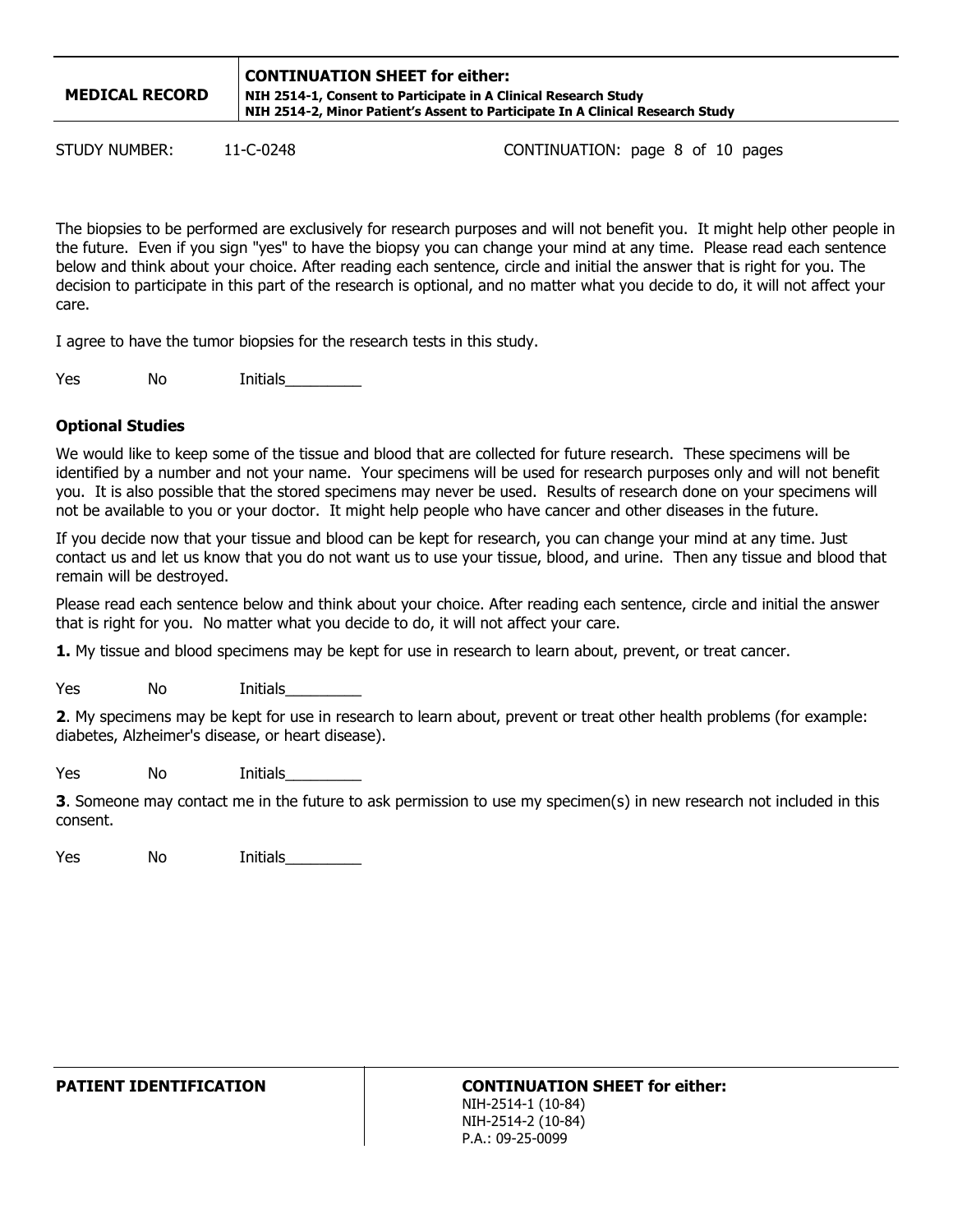STUDY NUMBER: 11-C-0248 CONTINUATION: page 9 of 10 pages

## **OTHER PERTINENT INFORMATION**

**1. Confidentiality.** When results of an NIH research study are reported in medical journals or at scientific meetings, the people who take part are not named and identified. In most cases, the NIH will not release any information about your research involvement without your written permission. However, if you sign a release of information form, for example, for an insurance company, the NIH will give the insurance company information from your medical record. This information might affect (either favorably or unfavorably) the willingness of the insurance company to sell you insurance.

The Federal Privacy Act protects the confidentiality of your NIH medical records. However, you should know that the Act allows release of some information from your medical record without your permission, for example, if it is required by the Food and Drug Administration (FDA), members of Congress, law enforcement officials, or authorized hospital accreditation organizations.

**2. Policy Regarding Research-Related Injuries.** The Clinical Center will provide short-term medical care for any injury resulting from your participation in research here. In general, no long-term medical care or financial compensation for research-related injuries will be provided by the National Institutes of Health, the Clinical Center, or the Federal Government. However, you have the right to pursue legal remed (frood believe that your injury justifies such action.

**3. Payments.** The amount of payment to research volunteers is guided by the National Institutes of Health policies. In general, patients are not paid for taking part in research studies at the National Institutes of Health. Reimbursement of travel and subsistence will be offered consistent with NIH guidelines.

4. **Problems or Questions.** If you have any problems or questions about this study, or about your rights as a research participant, or about any research-related injury, contact the Principal Investigator, Deborah Citrin, M.D., Building 10, Room CRC B2-3500, Telephone: 301-496-5457. You may also call the Clinical Center Patient Representative at (301) 496-2626. If you have any questions about the use of your tissue for future research studies, you may also contact the Office of the Clinical Director, Telephone: 301-496-4251.

**5. Consent Document.** Please keep a copy of this document in case you want to read it again.

**PATIENT IDENTIFICATION CONSENT TO PARTICIPATE IN A CLINICAL RESEARCH STUDY (Continuation Sheet)**

• Adult Patient or • Parent, for Minor Patient NIH-2514-1 (07-09) P.A.: 09-25-0099 File in Section 4: Protocol Consent